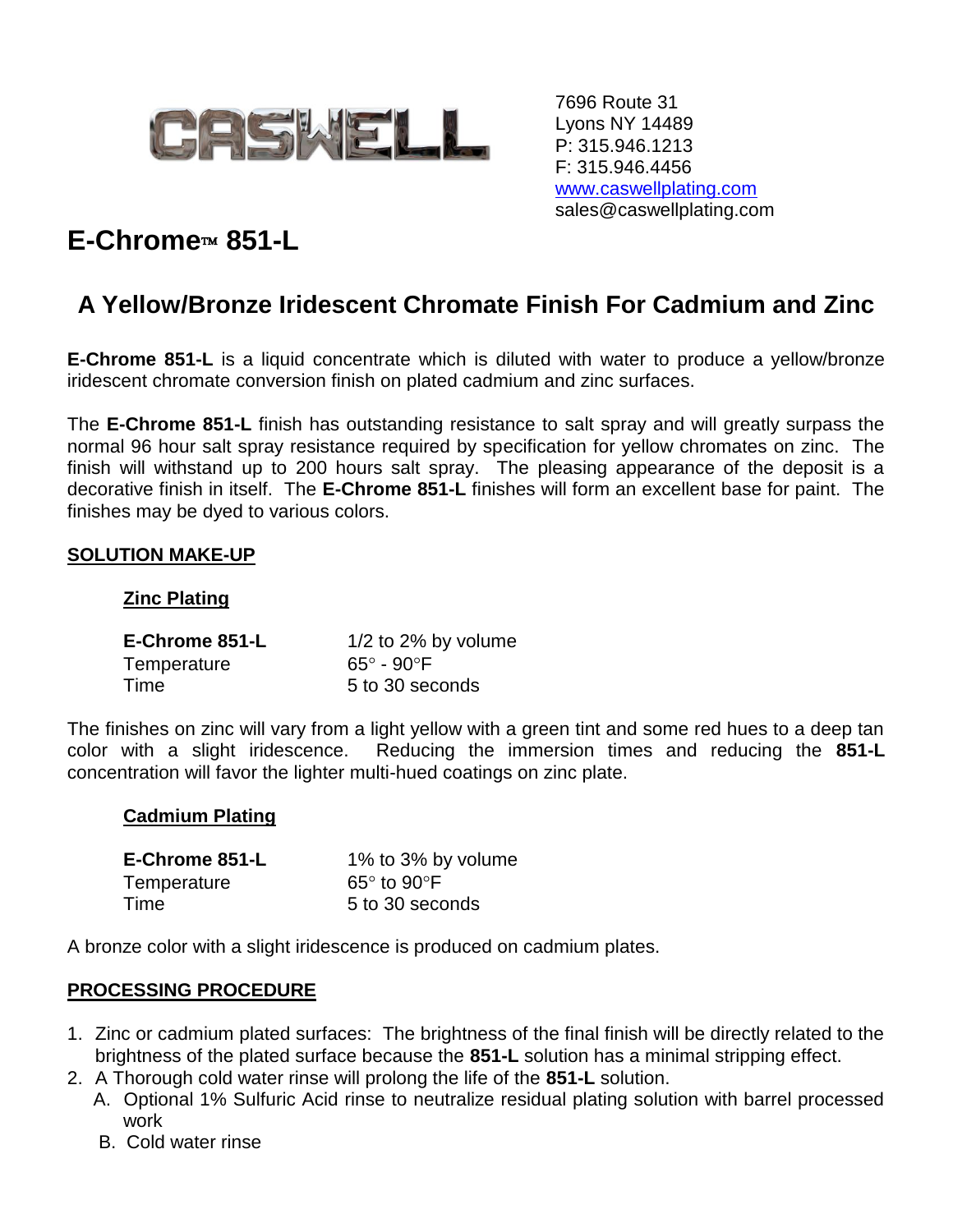- 3. Immersion in **E-Chrome 851-L** solution for the length of time required to produce the desired finish.
- 4. Cold water rinse
- 5. Hot water rinse. For optimum corrosion resistance, the immersion time must be kept to a minimum and the temperature must be kept below  $150^{\circ}$ F. If the dwell time is too long there may be cases where the pH of the hot water can cause a leaching of the color. The addition of 1 to 2% by volume of a clear chromating dip solution will frequently eliminate leaching.
- 6. Hot air dry. Optimum corrosion resistance will be obtained if the temperature of the hot air is kept below 170°F.

# **SOLUTION CONTROL**

The concentration of **E-Chrome 851-L** solution is gradually reduced and the color will become lighter as work is processed through the solution. The addition of **851-L** concentrate (25% to 50% of the original make-up) should restore the desired color.

If a bright multi-hued finish cannot be maintained with a given concentration and processing cycle, then the addition of 0.1ml of concentrated Sulfuric Acid per gallon of **E-Chrome 851-L** solution will assist in producing the desired color.

The strength of the **E-Chrome 851-L** working solution can be determined with the following titration procedure:

- 1. Pipette a 2 ml sample of the bath into a 250 ml Erlenmeyer flask. Add 100 ml of distilled water.
- 2. Add 15 ml of concentrated Hydrochloric Acid and 10 ml of a 10% Potassium Iodide solution.
- 3. Titrate the sample with 0.1N Sodium Thiosulfate until the solution changes to a light yellow/straw color.
- 4. Add one (1) ml of freshly prepared 1% stabilized Starch Solution and continue the titration until the blue color disappears.

Calculation: **Fl oz/gal E-Chrome 851-L** = ml of 0.1N Sodium Thiosulfate x 0.5

#### **FINISHING TIPS**

Most problems arise from using too strong of a solution. It is best to start with the lowest possible concentration to produce the desired results. Increase the concentration gradually if the color is too light with the established immersion time. The immersion time may also be too long for the established concentration.

Contamination of zinc plating solutions with copper and cadmium should be avoided because these contaminations will cause the **E-Chrome 851-L** finish to turn black.

Excessive heat from baking parts to relieve hydrogen embrittlement of plated parts will destroy the protective quality of the **E-Chrome 851-L** finish. Therefore the parts should be baked prior to immersion in the **E-Chrome 851-L** solution.

Heavy chromate coatings are formed with high concentrations of **E-Chrome 851-L** or with long immersion times and these coatings are soft and gelatinous. Care must be exercised to prevent